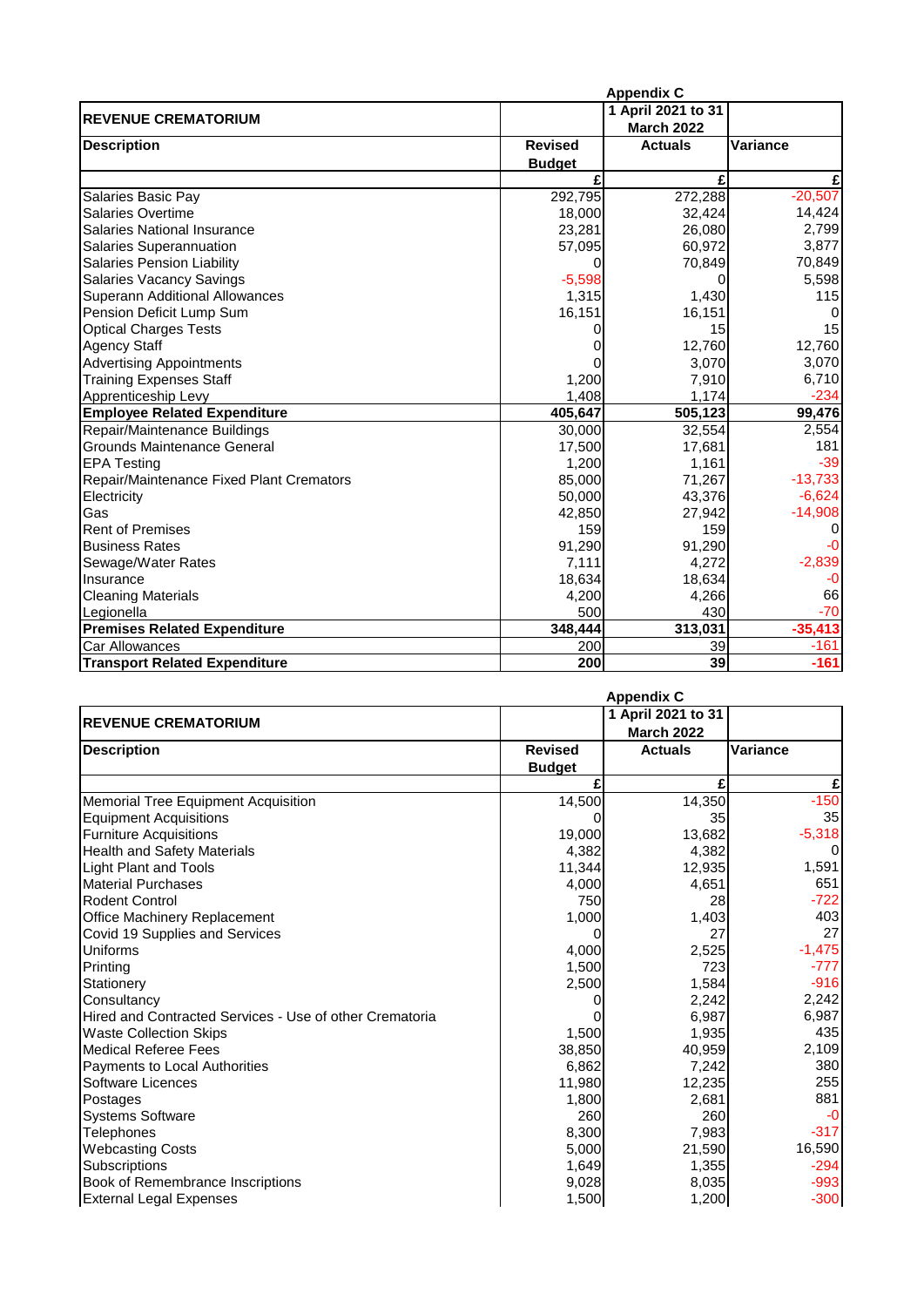| <b>Memorials</b>                | 24.066  | 16.448  | $-7,618$ |
|---------------------------------|---------|---------|----------|
| <b>Other Expenses General</b>   | 500     | 349     | $-151$   |
| <b>IMemorial Tree Memorials</b> | 4.540   |         | $-4,540$ |
| <b>Temporary Memorials</b>      | 11,965  | 15.848  | 3.883    |
| <b>Organist Fees</b>            | 7.500   | 1.595   | $-5,905$ |
| <b>CAMEO Non Abatement Fees</b> | 33.413  | 68.310  | 34,897   |
| Supplies & Services Expenditure | 231,689 | 273,579 | 41,890   |

|                                                           | <b>Appendix C</b> |                    |              |
|-----------------------------------------------------------|-------------------|--------------------|--------------|
|                                                           |                   | 1 April 2021 to 31 |              |
| <b>REVENUE CREMATORIUM</b>                                |                   | <b>March 2022</b>  |              |
| <b>Description</b>                                        | <b>Revised</b>    | <b>Actuals</b>     | Variance     |
|                                                           | <b>Budget</b>     |                    |              |
|                                                           | £                 | £                  | £            |
| <b>Design Services</b>                                    | 7,500             | 4,603              | $-2,897$     |
| <b>Building Services Repairs</b>                          | 0                 | 1,825              | 1,825        |
| <b>Trade Waste/Recycling</b>                              | 7,496             | 7,349              | $-147$       |
| Electricians Service                                      |                   | 2,116              | 2,116        |
| Central Corporate Overhead                                | 49,360            | 49,360             | 0            |
| <b>Support Services</b>                                   | 64,356            | 65,252             | 896          |
| <b>Bad Debt Provision</b>                                 | 0                 | 36,441             | 36,441       |
| <b>Provisions</b>                                         | 0                 | 36,441             | 36,441       |
| Depreciation                                              | 126,271           | 129,265            | 2,994        |
| Impairment Add No Value                                   | 0                 | 148,577            | 148,577      |
| <b>Depreciation and Impairment</b>                        | 126,271           | 277,842            | 151,571      |
| <b>Revenue Gross Expenditure</b>                          | 1,176,607         | 1,471,307          | 294,700      |
| Book of Remembrance Inscriptions                          | $-20,000$         | $-30,346$          | $-10,346$    |
| <b>Crematorium Memorials</b>                              | $-42,000$         | $-60,087$          | $-18,087$    |
| Organist                                                  | $-11,250$         | $-2,253$           | 8,997        |
| <b>Cremation Fees</b>                                     | $-1,715,700$      | $-1,810,501$       | $-94,801$    |
| <b>Webcasting Fees</b>                                    | $-7,500$          | $-28,465$          | $-20,965$    |
| <b>Medical Fees</b>                                       | $-38,850$         | $-41,977$          | $-3,127$     |
| <b>New Memorials</b>                                      | $-9,100$          | 0                  | 9,100        |
| Memorial Tree Income                                      | $-1,400$          | $-667$             | 733          |
| <b>Income Cremation Fees</b>                              | $-1,845,800$      | $-1,974,295$       | $-128,495$   |
| <b>Crematorium Containers</b>                             | $-350$            | $-151$             | 199          |
| Miscellaneous Income                                      | $-1,500$          | $-720$             | 780          |
| <b>Under/Over Bankings</b>                                | 0                 | $-23$              | $-23$        |
| Income                                                    | $-1,850$          | $-894$             | 956          |
| <b>Recharges to Cemeteries</b>                            | $-26,562$         | $-25,319$          | 1,243        |
| <b>Income Recharges</b>                                   | $-26,562$         | $-25,319$          | 1,243        |
| Interest Income                                           | $-2,500$          | $-1,927$           | 573          |
| <b>Surplus/Deficit on Provision of Services</b>           | $-2,500$          | $-1,927$           | 573          |
| <b>Revenue Gross Income</b>                               | $-1,876,712$      | $-2,002,435$       | $-125,723$   |
| <b>Net Cost of Service</b>                                | $-700, 105$       | $-531,127$         | 168,978      |
| Interest on Pension Liability                             | 0                 | 33,000             | 33,000       |
| Depreciation to be Reversed                               | $-126,271$        | $-129,265$         | $-2,994$     |
| Impairment                                                | 0                 | $-148,577$         | $-148,577$   |
| <b>Employers Pension Contribution</b>                     | 0                 | $-104,849$         | $-104,849$   |
| <b>Crem Pension Asset Liability</b>                       | U                 | $-230,000$         | $-230,000$   |
| 3% Increase of Standard Cremation Fees to Capital Fund    | 46,200            | 45,672             | $-528$       |
| Financing Memorial Tree Acquisition from General Reserves | $-14,500$         | $-13,683$          | 817          |
| Financing Other New Memorials from General Reserves       | $-18,106$         | $-16,448$          | 1,658        |
| <b>Crem Pension Gains and Losses</b>                      |                   | 230,000            | 230,000      |
| <b>Excess Surplus Transfer to General Reserves</b>        | 0                 | 52,495             | 52,495       |
| <b>Below Net Cost of Service Sub Total</b>                | $-112,677$        | $-281,655$         | $-168,978$   |
| <b>Net Surplus</b>                                        | $-812,782$        | $-812,782$         | $\mathbf{0}$ |